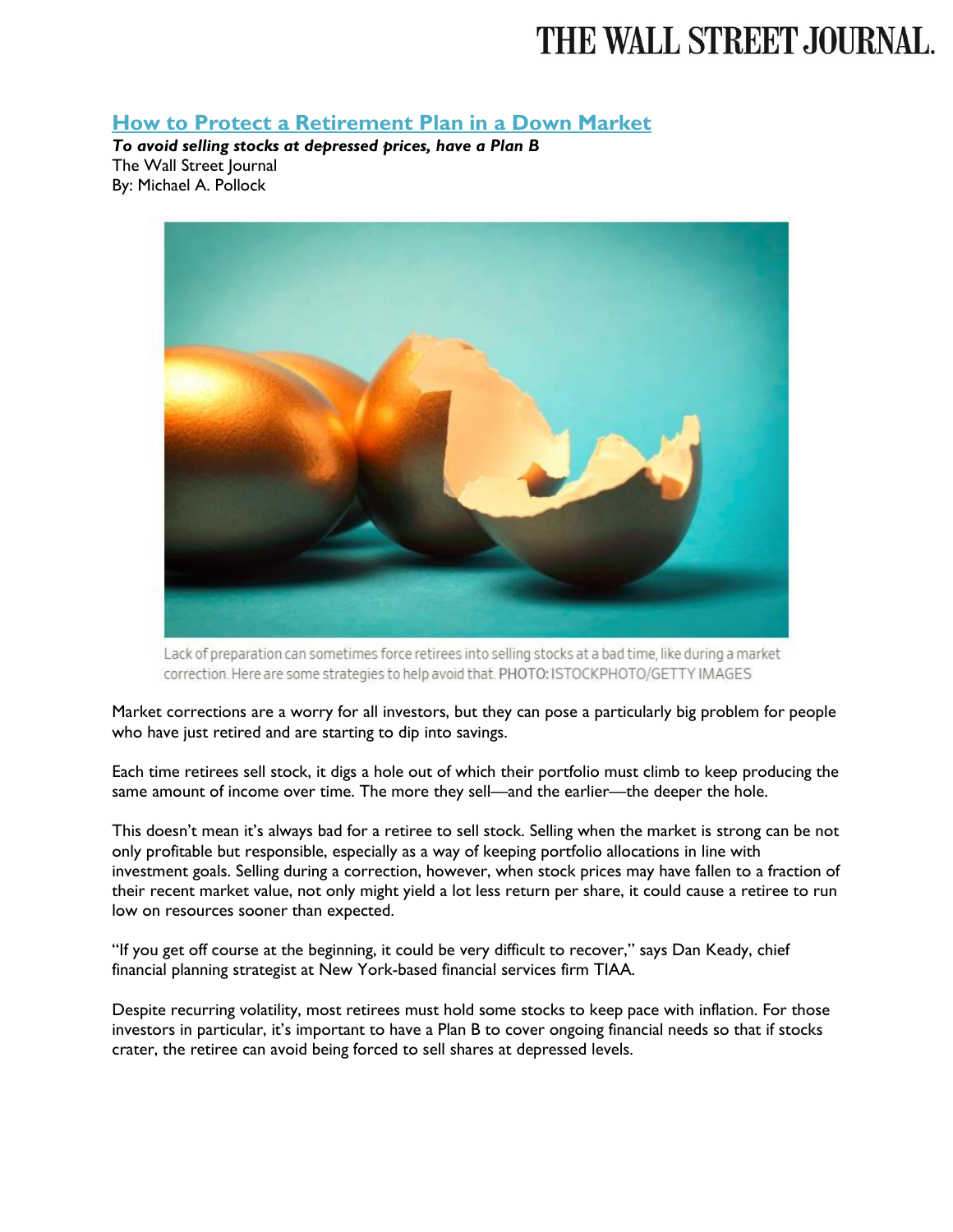Mr. Keady recommends being proactive and taking steps ahead of retirement, like projecting spending needs, matching them against expected income and creating a reserve with something other than equities to help cover shortfalls. Being better prepared also might include planning ways to cut spending.

Here are some thoughts and suggestions from advisers and planners on how to minimize the risk:

**1. First do the math.** A good place to start is to estimate how much of your monthly budget would not be covered by fixed sources of income, such as dividends, interest, pensions and Social Security. Most people mistakenly think this involves the tedious process of adding up a year's worth of receipts, says Joe Lucey, who heads Secured Retirement Advisors LLC in St. Louis Park, Minn. The much easier method, Mr. Lucey says, is to tally all the money taken from bank accounts in 12 months that hasn't been stashed away somewhere else. Next, calculate the income expected regularly from Social Security, pensions or other sources.

Once you know what the gap between expenses and income will be, set aside a cash reserve or other fixed-income asset big enough to spin off cash to cover that gap until the market recovers. This provides a buffer, says Jim Barnash, an adviser at SGL Financial , Buffalo Grove, Ill. A retiree's regular flow of income often covers as much as two-thirds of their total spending. But it's that uncovered third that represents how much a person has to withdraw from savings to maintain a certain level of spending.

There is no way of knowing with any certainty how long a downturn will last, and thus how big that reserve needs to be exactly. But most corrections, Mr. Barnash says, with the exception of the 2008-09 crisis, last three to nine months.

**2. Balance with safer stuff.** The non-equities part of a portfolio should be a mix of cash and bank certificates of deposit or highly rated short-term bonds, experts say.

Money-market yields have been rising as the Federal Reserve raises short-term interest rates. Some federally insured money-market accounts now pay 1.75% to 2% a year.

Because certificates of deposit and bonds with slightly longer maturities offer better rates than cash, advisers often create a basket of CDs or individual bonds with sequential annual maturities—a so-called ladder—to ensure a steady replenishment of cash in a portfolio.

Buying individual bonds can be challenging for nonprofessionals, but investors could also consider an ETF that invests in short-term government bonds, says Nikolaas Schuurmans, founder of advisory firm Pure Portfolios in Portland, Ore.

While the share price will fluctuate with shifts in market sentiment, such ETFs pose relatively little risk and could easily be sold to raise more cash, he says. Mr. Schuurmans uses Schwab Short-Term U.S. Treasury (SCHO), which charges 0.06% annually in expenses. A similar option, Vanguard Short-Term Treasury ETF (VGSH), has an expense ratio of 0.07%.

**3. Watch the equity allocation.** Although it's important to own some stocks, after about nine years of rising markets, many people may own more stocks than they think. Some also may be out of the habit of rebalancing a portfolio periodically and staying well-diversified, says **Spuds Powell**, managing director of the Los Angeles-based advisory firm **Kayne Anderson Rudnick**.